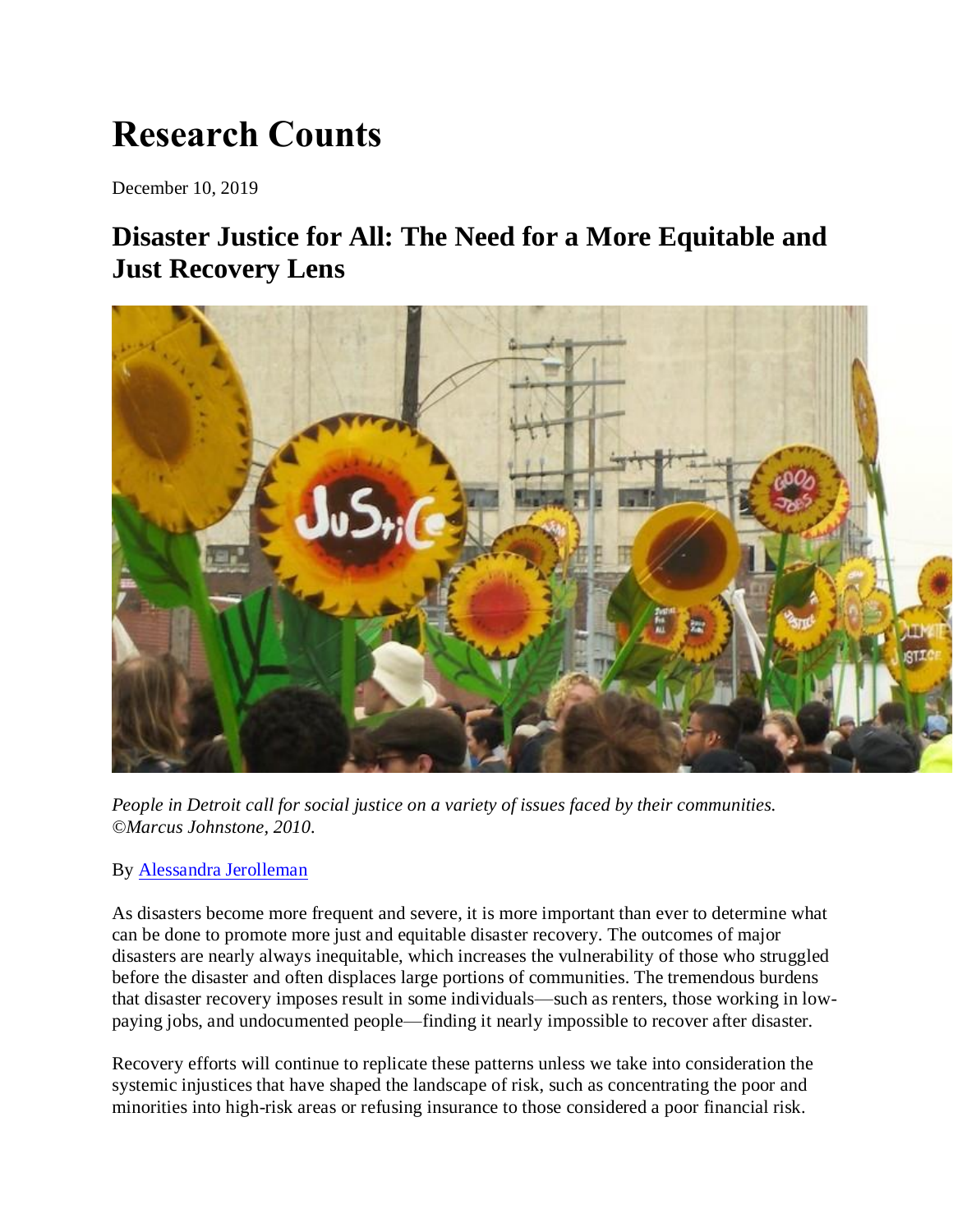Families who are unable to afford flood insurance or adequately maintain their homes will find it more difficult to access disaster aid, which is based on the value and condition of their home. Alternatively, the added burdens of meeting higher standards—even those for that reduce risk can drive the gentrification of neighborhoods and displace those who cannot afford to pay such "safety premiums."



*A sign at the 2014 People's Climate March emphasizes the need for community-level consideration of the impacts of climate issues. ©Alan Greig, 2014*

Emergency managers and policymakers could address these systemic injustices through the adoption of an intentional equity and justice lens. Policy-makers, practitioners, academics, and community leaders can often clearly identify unjust outcomes resulting from disaster policies that unevenly distribute resources and do not meet basic needs. What's less clear is how to create and implement programs that result in better outcomes while still meeting legal and programmatic requirements.

In response to this challenge, advocates have created guidance to help disaster-stricken communities promote more equitable recovery. For example, the National Association for the Advancement of Colored People (NAACP) toolkit, entitled [In the Eye of the Storm: A People's](https://www.naacp.org/latest/naacp-releases-toolkit-eye-storm-peoples-guide-transforming-crisis-advancing-equity-disaster-continuum/)  [Guide to Transforming Crisis and Advancing Equity in the Disaster Continuum,](https://www.naacp.org/latest/naacp-releases-toolkit-eye-storm-peoples-guide-transforming-crisis-advancing-equity-disaster-continuum/) provides practical guidance for community leaders and emergency managers. There are also [examples of](https://www.seattle.gov/rsji)  [local governments](https://www.seattle.gov/rsji) that attempt to promote justice and equity by incorporating value statements explicitly into plans and policies.

#### **The Four Principles for Just Recovery**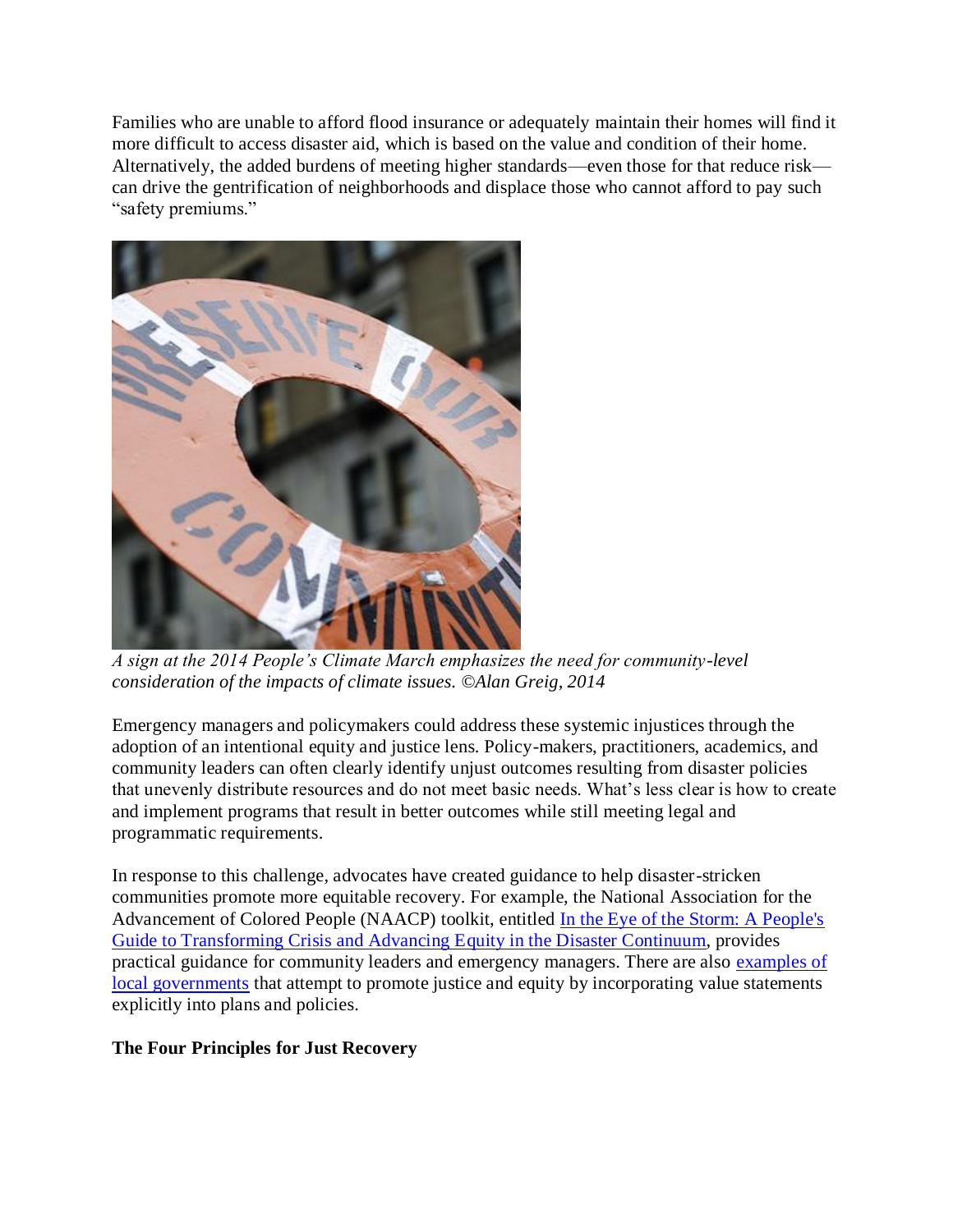It's still difficult to clearly articulate exactly what is meant by "just recovery," though, and harder to put it into action. But if we can't clarify what is meant by justice, it will be difficult to hold ourselves accountable. I have proposed a four-principle framework that can provide a starting point for the conversation about what a more just recovery might entail. These four principles provide a lens through which policymakers and practitioners can view proposed disaster recovery practices.

The principles listed below are excerpted from my book, "Disaster Recovery through the Lens of [Justice."](http://dx.doi.org/10.1007/978-3-030-04795-5)

**Just recovery requires the ability to exercise agency.** All community members—regardless of their socio-economic status, race, gender, sexual identification, land tenure, or other factors must have the ability to fully exercise their agency and make free and informed choices that support of their personal well-being. This is not possible if there is direct or indirect coercion, exclusion from public policies, or other barriers to participation. Furthermore, agency cannot be fully exercised if all options are not understood and made available in a timely manner and through accessible means.

**Just recovery begins with equality.** The principle of *prima facie* political equality, which establishes that only equality is inherently defensible—different or unequal treatment must be justified by the discriminator. Bureaucratic processes that force disaster-affected individuals or communities to prove their deservedness puts the onus to justify the need for equal treatment on the victims, and so fails this test.

**Just recovery harnesses community capacity.** Capturing the transformative and adaptive capacity of communities and honoring their definitions of resilience can reduce future risks. Holistic disaster risk reduction is not possible without acknowledging existing patterns of unequal risk distribution. It is not sufficient to mitigate against current risk when rebuilding; instead underlying social structures and patterns must be questioned. Colorblind and ahistoric recovery that does not consider context is not just.

**Just recovery requires equal access.** Without equal access to resources and programs including full participation in decision-making processes that govern resource allocation, future development, and other functions—it is not possible for communities to effectively participate in their recovery.

This framework is by no means easy to implement and many of its components will require significant structural and programmatic changes to the ways that disaster recovery is managed and resourced. Incremental changes are possible, however, and awareness is the crucial first step towards those changes. Explicitly designing programs to not only consider the elements of this framework, but also be evaluated for those elements, is another critical step. It is important to remember that what cannot be immediately changed, can be brought to light—and casting such a light on injustice in clear and descriptive terms is a necessary precursor to change.

[Read More Research Counts Articles](https://hazards.colorado.edu/news/research-counts#disaster-justice-for-all-the-need-for-a-more-equitable-and-just-recovery-lens)